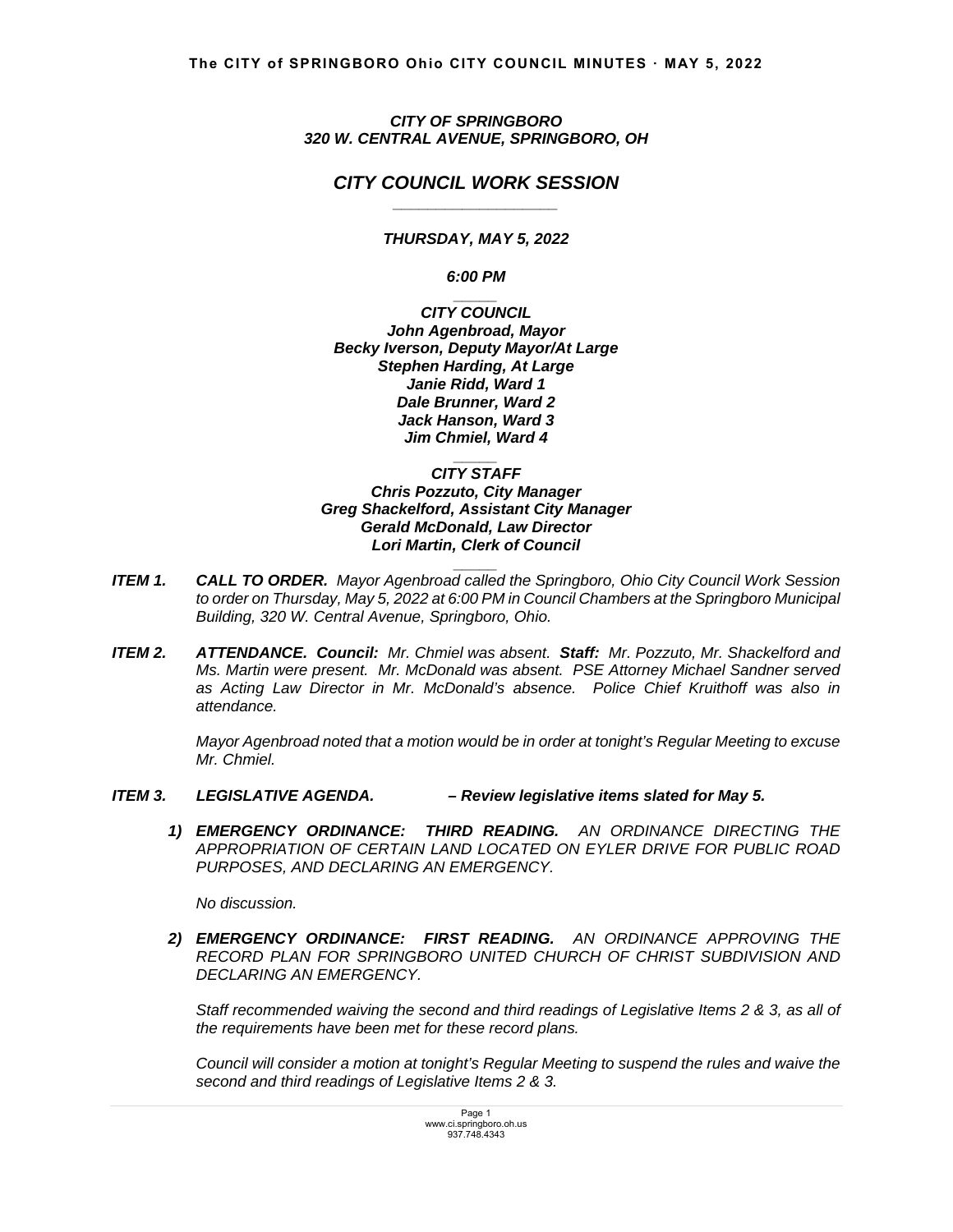*3) EMERGENCY ORDINANCE: FIRST READING. AN ORDINANCE APPROVING THE RECORD PLAN FOR LA COMEDIA AND DECLARING AN EMERGENCY.* 

 *(Refer to comments under Legislative Item 2.)*

*4) RESOLUTION: A RESOLUTION AUTHORIZING THE CITY MANAGER TO ENTER INTO A CONTRACT WITH ADVANCED CONCEPTS INC. FOR THE HEATHERWOODE GOLF CLUB CLUBHOUSE ROOF REPLACEMENT" PROJECT.* 

*No discussion.*

## *ITEM 4. CITY MANAGER. – Issues/Reports.*

 *Mr. Pozzuto reported on the following items:* 

*Water Softening: Recently, staff explored a partnership with Warren County to purchase softened water for the City. However, after some meetings and discussion, it has been determined that it will not work from both an engineering standpoint and a cost standpoint. In essence, the rate structure the county was proposing, which was discounting the retail rate by 9%, was not going to work.* 

 *Staff has begun discussions with the City of Franklin concerning building a joint water softening plant to benefit both communities. From an engineering standpoint, Franklin has a distribution line that is approx. 1,000 ft. from where the City's proposed water softening plant would be located. This proposal has two potential advantages, one, the City would have a partner to help cut capital costs in half thus reducing costs to residents, and two, the partnership would make the project more favorable when seeking state or federal infrastructure monies to help further decrease capital costs. In the meantime, the City is still moving ahead with the initial design of a water softening plant in case the proposal with Franklin falls through and the City cannot partner with anyone else.* 

 *Mr. Brunner asked if the City could partner with Montgomery County if they offered better rates.* 

 *Mr. Pozzuto explained that the problem would be that the City would be dealing with both Montgomery County and the City of Dayton because Dayton supplies the water to Montgomery County. Mr. Pozzuto further explained that he has inquired with two other cities that have agreements with Montgomery County and they indicated that it would not be the best scenario. Mr. Pozzuto reiterated that under that scenario the City would be negotiating with two other governments for the softened water because Montgomery County contracts with Dayton for water and both entities would have to sign off on any agreement with the City. Also, Montgomery County rates are much higher than the City would ever think of considering anyway.* 

 *Mr. Pozzuto stated that he would keep Council updated, as this proposal moves forward.* 

*Kacie Jane Splash Park: The splash park is scheduled to open Friday, May 27 weather permitting. The opening date is being publicized through social media and newsletters.*

*Street Resurfacing Program: The annual street resurfacing program in the City should begin sometime in July.* 

*The City continues to promote summer events, such as the Concerts in the Park series, with the first event being Touch A Truck, Saturday, May 14 and Shred Day, May 21. The City*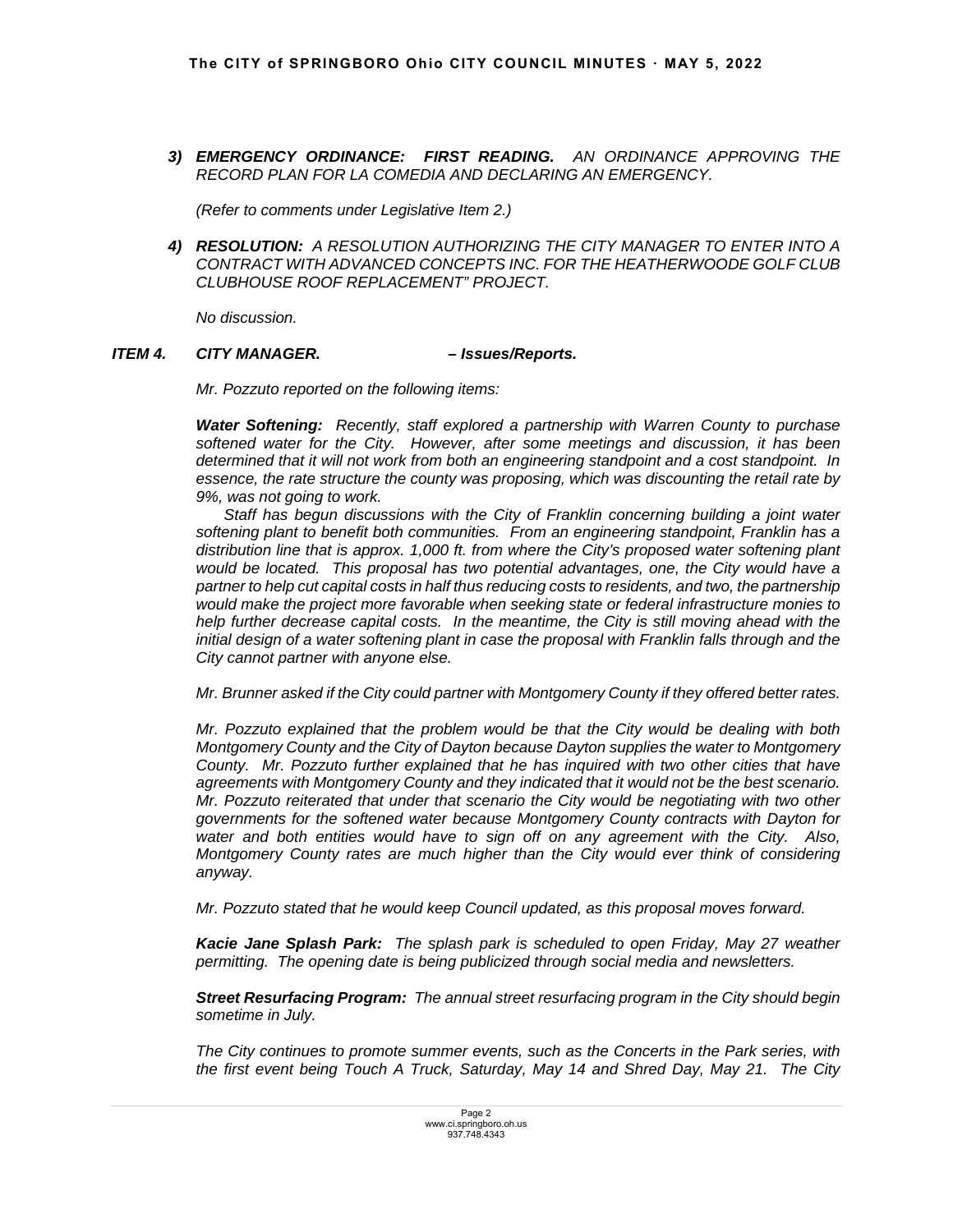#### **The CITY of SPRINGBORO Ohio CITY COUNCIL MINUTES ꞏ MAY 5, 2022**

partners with Clearcreek Township to sponsor Shred Day, which is open to both City and *Township residents.* 

 *Ms. Iverson asked if the City would be bringing back the shredder that was available for public use in the city building.* 

 *Mr. Pozzuto replied no. Mr. Pozzuto explained that the shredder created a lot of issues for staff with respect to maintenance and people no knowing how to use it properly. From an operational standpoint, staff has determined that Shred Day is a better alternative.* 

 *Mr. Harding inquired regarding the costs of Shred Day.* 

 *Mr. Pozzuto explained that the City splits the cost of approximately \$4,000 with Clearcreek Township.* 

 *Mr. Harding suggested possibly sponsoring Shred Day multiple times per year if costs permitted.* 

 *Mr. Pozzuto stated that he has no issue with offering Shred Day multiple times per year if Council would be agreeable to that proposal.* 

 *Mr. Harding commented that it is something to consider and could possibly be the cost difference to maintain the shredder at the city building. Mr. Harding suggested a semi-annual Shred Day.* 

 *With no objections, it was the general consensus of Council to schedule two Shred Days per year for the public, possibly in the spring and fall.* 

*There was no further discussion regarding these items.* 

*Mr. Shackelford reported on the following items:* 

*DORA (Designated Outdoor Drinking Area) Open House: Mr. Shackelford, Mr. Pozzuto and City Planner Dan Boron met in regard to extending the DORA to the downtown district, and have planned an open house in the Community Room on Monday, June 6 at 5:30 PM to answer questions. A mailer will be sent to residents and businesses in the downtown area describing what a DORA is and what a DORA is not. Essentially, the City has had zero complaints, arrests or issues associated with the existing DORA at Wright Station, as has been the standard for other DORAs around the state. The purpose of the open house would be to discuss the DORA and answer questions before presenting legislation to move forward with the extension to S. Main Street.*

*There was no further discussion regarding this item.* 

# *ITEM 5. CLERK OF COUNCIL. – Issues/Reports.*

 *Calendar Updates: Council and committee meetings are on schedule for the month of May. The next City Council Work Session will be held on Thursday, May 19, 2022 at 6:00 PM followed by the City Council Regular Meeting at 7:00 PM in Council Chambers.* 

 *Upcoming calendar events include Touch A Truck on May 14, 9:30AM-1:00PM, Shred Day on May 21, 9:00 AM-Noon, Memorial Day observed, May 30 (City Offices Closed), and the Memorial Day Parade on May 30 at 2:00 PM on S. Main Street.* 

*ITEM 6. CITY COUNCIL. – Issues/Reports.*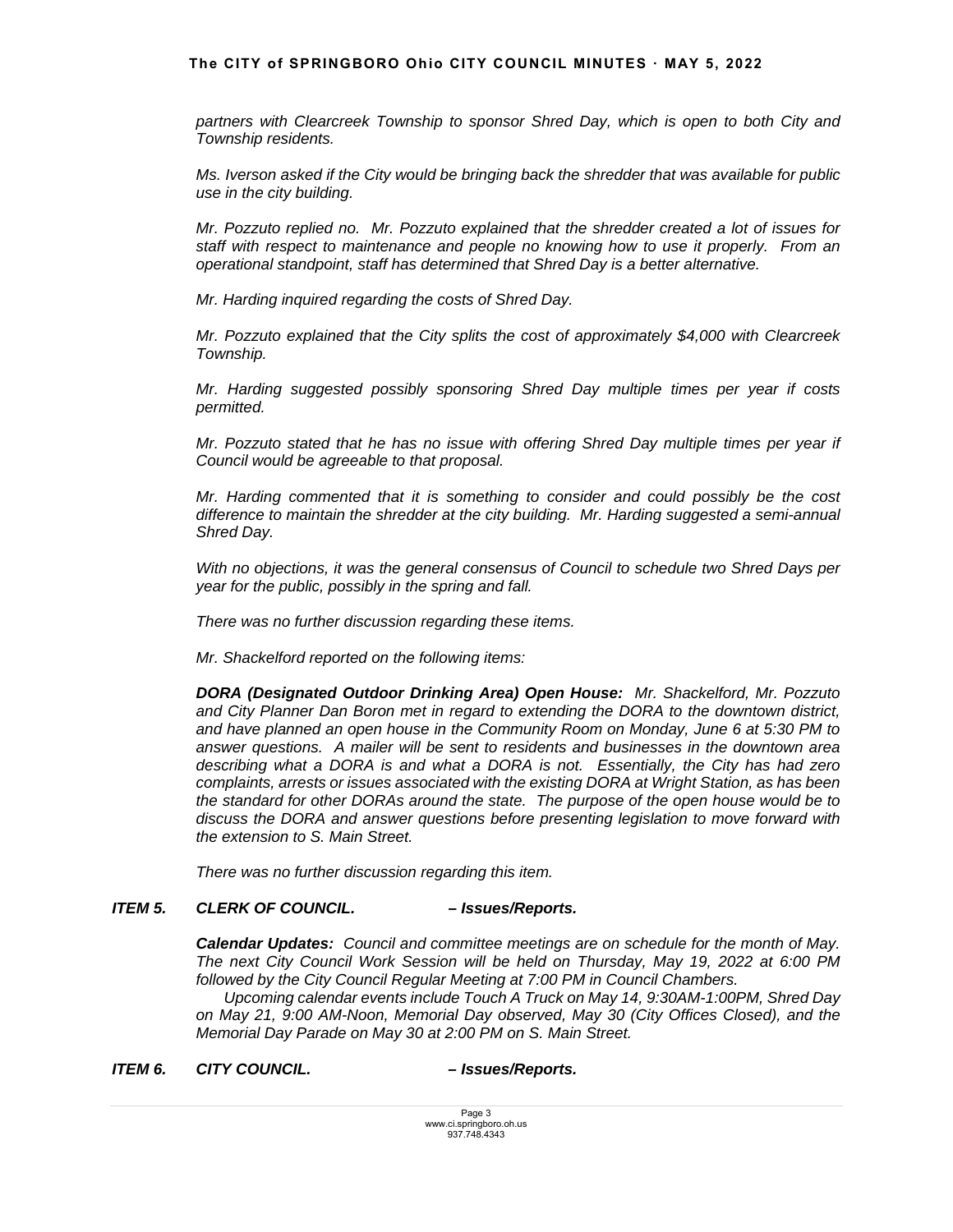*Mr. Harding – No reports.* 

*Mr. Hanson – No reports.* 

*Mr. Brunner – Mr. Brunner expressed his congratulations on the recent article in Ohio's Community Broadband Solutions newsletter regarding the City's fiber project; it was great coverage for Springboro.* 

*Ms. Ridd – No reports.*

*Deputy Mayor Iverson – Ms. Iverson will report on the City's recent Arbor Day celebration at tonight's Regular Meeting under Reports.* 

*Mayor Agenbroad – No reports.* 

*At this time, Mayor Agenbroad called for a motion under ORC121.22(G) to enter Executive Session to discuss pending litigation in conference with the City Law Director; whereby, no votes will be taken.* 

*Ms. Iverson motioned. Mr. Harding seconded the motion.* 

 *No discussion.* 

*VOTE: Brunner, Yes; Ridd, Yes; Iverson, Yes; Agenbroad, Yes; Hanson, Yes; Harding, Yes. [6-0]* 

*As a reminder to the public, no votes are taken during Executive Session.* 

*There was no further discussion.* 

*Executive Session: City Council entered Executive Session at approximately 6:10 PM to discuss pending litigation in conference with the City Law Director.*

*With no objections, City Council exited Executive Session at approximately 6:50 PM; whereby, no votes were taken.* 

*ITEM 7. ADJOURNMENT. With no further discussion, Mayor Agenbroad adjourned the Thursday, May 5, 2022 City Council Work Session at approximately 6:50 PM.*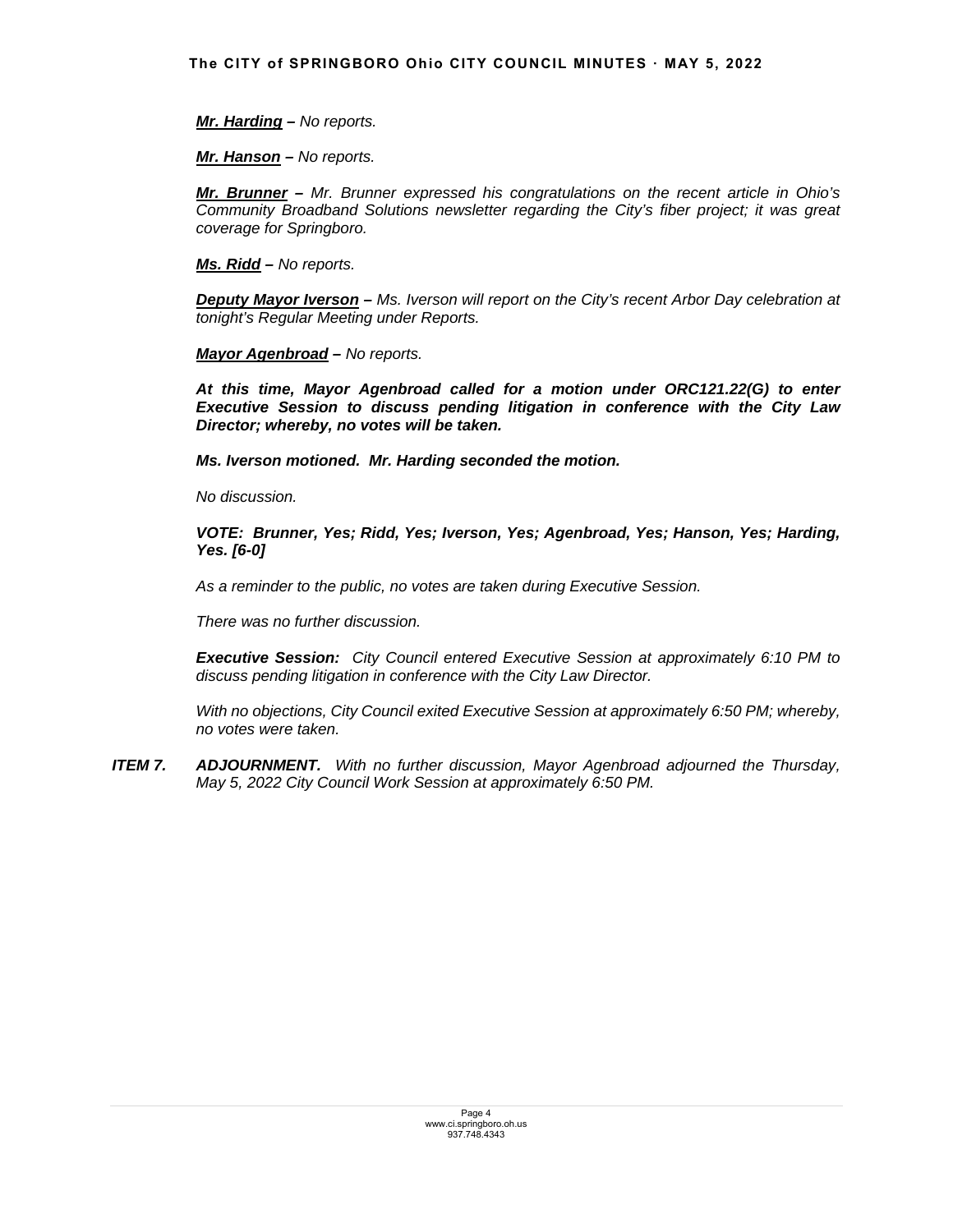## **CITY OF SPRINGBORO 320 W. CENTRAL AVENUE, SPRINGBORO, OH**

# **CITY COUNCIL REGULAR MEETING** *\_\_\_\_\_\_\_\_\_\_\_\_\_\_\_\_\_\_\_*

## **THURSDAY, MAY 5, 2022**

**7:00 PM** 

*\_\_\_\_\_* **CITY COUNCIL John Agenbroad, Mayor Becky Iverson, Deputy Mayor/At Large Stephen Harding, At Large Janie Ridd, Ward 1 Dale Brunner, Ward 2 Jack Hanson, Ward 3 Jim Chmiel, Ward 4** 

#### $\mathcal{L}=\mathcal{L}$ **CITY STAFF Chris Pozzuto, City Manager Greg Shackelford, Assistant City Manager Gerald McDonald, Law Director Lori Martin, Clerk of Council**

**ITEM 1. CALL TO ORDER.** Mayor Agenbroad called the Springboro, Ohio City Council Regular Meeting of Thursday, May 5, 2022 to order at 7:00 PM in Council Chambers at the Springboro Municipal Building, 320 W. Central Avenue, Springboro, Ohio.

 $\mathcal{L}=\mathcal{L}$ 

**ITEM 2. PLEDGE OF ALLEGIANCE.** Mayor Agenbroad led the Pledge of Allegiance.

Invocation by Pastor Roger Hendricks, Southwest Church.

**ITEM 3. ROLL CALL. Agenbroad, Present; Brunner, Present; Chmiel, Absent; Hanson, Present;**  Harding, Present; Iverson, Present; Ridd, Present. Staff: Mr. Pozzuto, Mr. Shackelford and Ms. Martin were present. Mr. McDonald was absent. PSE Attorney Michael Sandner served as Acting Law Director in Mr. McDonald's absence. Police Chief Kruithoff was also in attendance.

 **Mayor Agenbroad called for a motion to excuse Council Member Chmiel.** 

 **Mr. Harding motioned. Ms. Ridd seconded the motion.** 

No discussion.

 **VOTE: Iverson, Yes; Agenbroad, Yes; Hanson, Yes; Harding, Yes; Brunner, Yes; Ridd, Yes. [6-0]** 

**ITEM 4. APPROVAL OF MINUTES:** THE MINUTES OF THE CITY COUNCIL WORK SESSION AND REGULAR MEETING OF APRIL 21, 2022.

Mayor Agenbroad presented the minutes for additions/corrections. No additions/corrections.

**Mayor Agenbroad called for a motion to approve the Minutes.**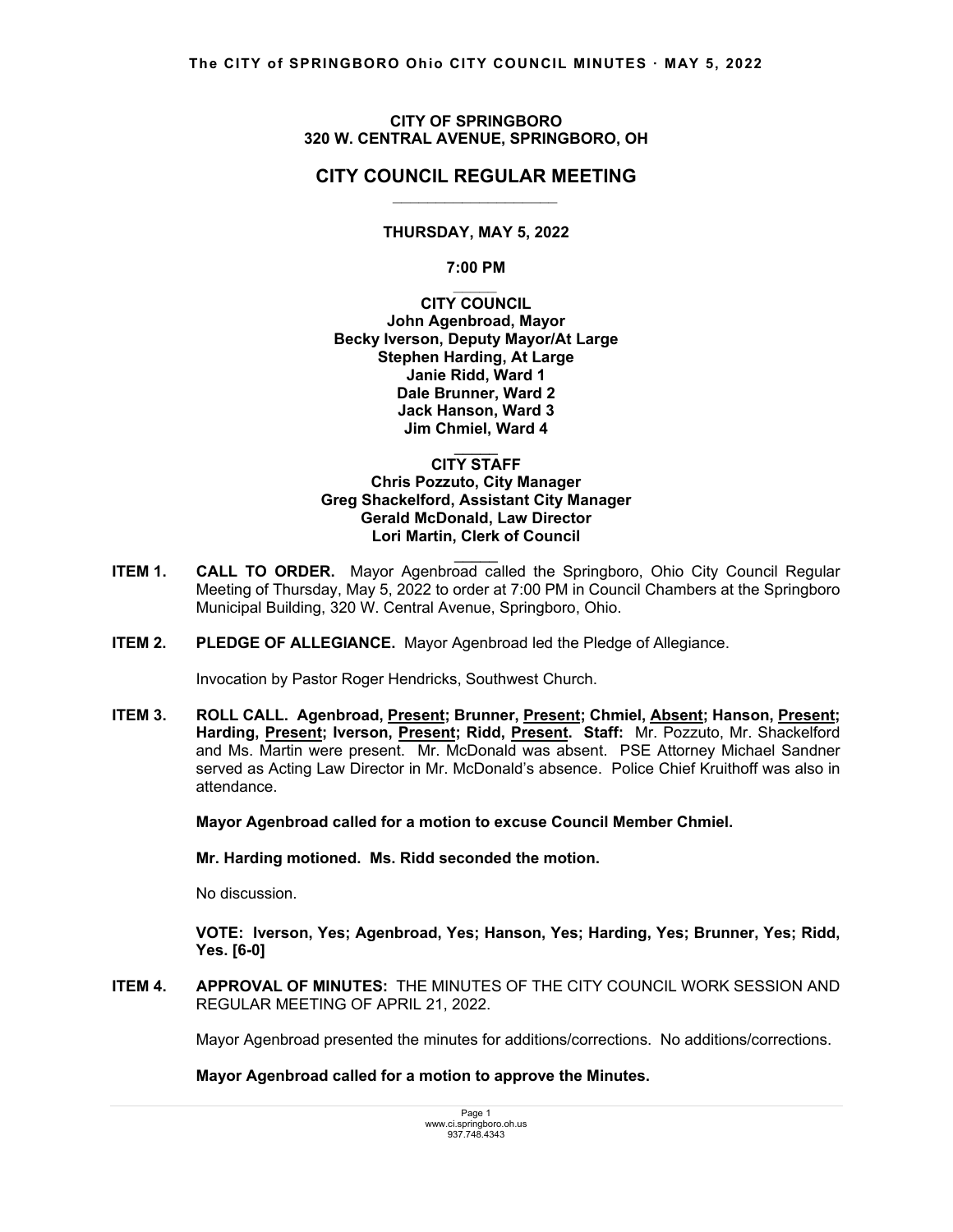# **Mr. Harding motioned. Ms. Ridd seconded the motion.**

No discussion.

 **VOTE: Iverson, Yes; Agenbroad, Yes; Hanson, Yes; Harding, Yes; Brunner, Yes; Ridd, Yes. [6-0]** 

## **ITEM 5. PRESENTATIONS:** POLICE MEMORIAL WEEK PROCLAMATION - May 15th-21th, 2022.

 On behalf of Springboro City Council, Council Member Janie Ridd presented the annual Police Memorial Week Proclamation. (A copy of the proclamation is on file for the record.)

 On behalf of City Council and Staff, Mayor Agenbroad stated that he was proud to present this proclamation to Chief Kruithoff and the Springboro Police Department.

 Chief Kruithoff thanked Council for the observance of Police Memorial Week. Warren County will hold a memorial service on Thursday, May 12 at 10:00 AM near the 911 Memorial at the county complex to recognize the officers who have sacrificed in the line of duty in Warren County, and the public is encouraged to attend.

 Mayor Agenbroad commented the he and his wife Patti are proud parents of first responders; their son is a firefighter and their daughter is a police officer. Mayor Agenbroad expressed his appreciation and thanks for what the police officers do each and every day.

- **ITEM 6. LEGISLATION:** City Council held a Work Session at 6:00 PM tonight for approximately 10 minutes to discuss the following legislative items as well as other City business. During the Work Session, City Council entered Executive Session for approximately 40 minutes to discuss pending litigation in conference with the City Law Director; whereby, no votes were taken.
	- **1) ORDINANCE O-22-8: THIRD READING.** AN ORDINANCE DIRECTING THE APPROPRIATION OF CERTAIN LAND LOCATED ON EYLER DRIVE FOR PUBLIC ROAD PURPOSES, AND DECLARING AN EMERGENCY, was read by the Clerk of Council. Mr. Pozzuto's comments are summarized as follows:

 This is the third reading of an ordinance directing the appropriation of certain land located on Eyler Drive for public road purposes. The City is in need of an emergency access to Heatherwoode Golf Course on the north side of the golf course near Hole #4. There is an existing lot that is approximately 15-20 ft., which connects Heatherwoode Golf Course to Eyler Drive. The City is still negotiating with the property owner to acquire the property. In case an agreement is not reached, the City will proceed with the legal process to appropriate the property, and the owner will be compensated for the property.

Mayor Agenbroad presented the item for questions/comments of Council. No questions/comments.

**Mayor Agenbroad called for a motion to adopt Ordinance O-22-8.** 

 **Ms. Ridd motioned. Ms. Iverson seconded the motion.** 

No discussion.

**VOTE: Agenbroad, Yes; Hanson, Yes; Harding, Yes; Brunner, Yes; Ridd, Yes; Iverson, Yes. [6-0]**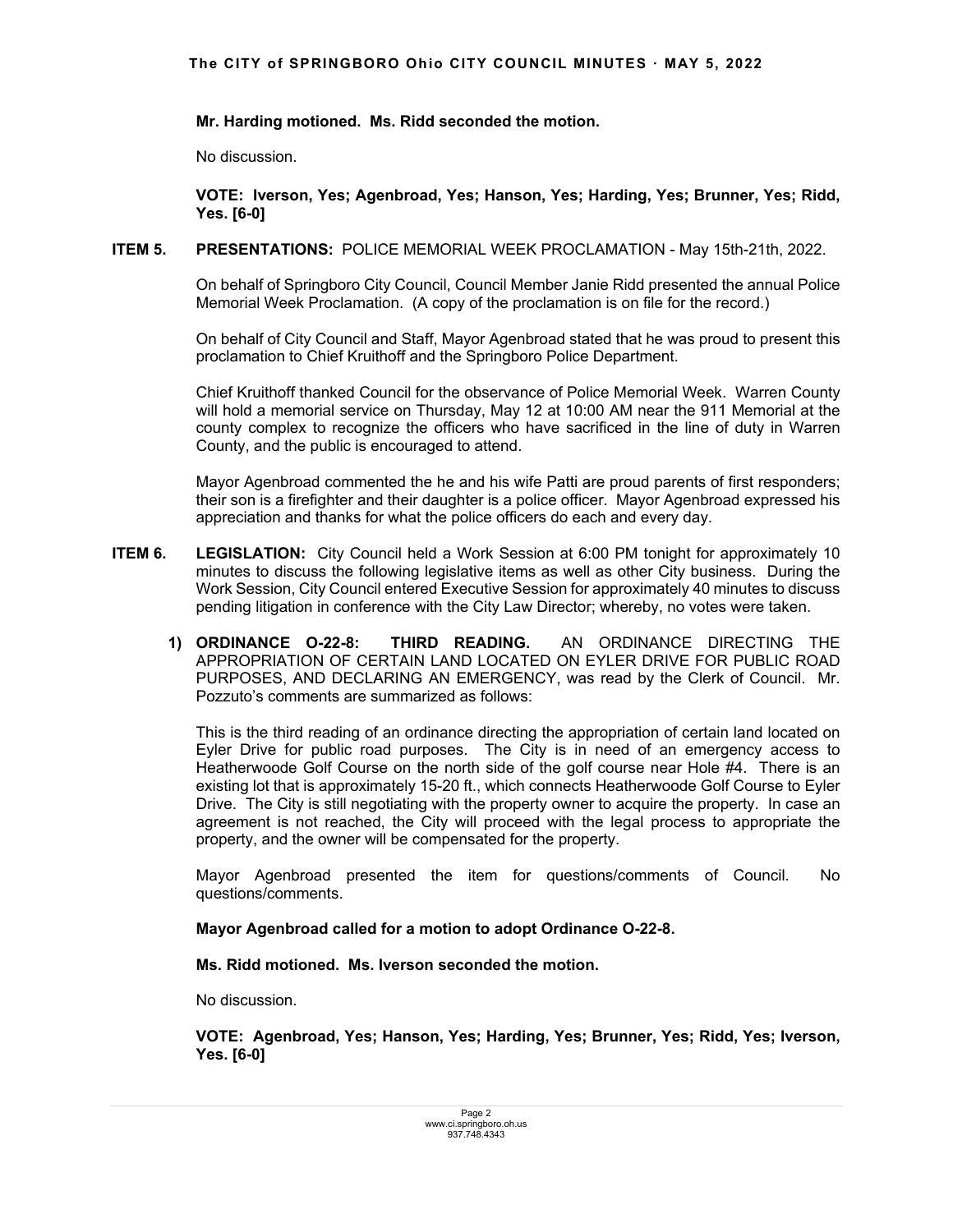**2) ORDINANCE O-22-9: FIRST READING.** AN ORDINANCE APPROVING THE RECORD PLAN FOR SPRINGBORO UNITED CHURCH OF CHRIST SUBDIVISION AND DECLARING AN EMERGENCY, was read by the Clerk of Council. Mr. Pozzuto's comments are summarized as follows:

This is the first reading of an ordinance approving the record plan for Springboro United Church of Christ Subdivision. This record plan is located at 5 W. Mill Street. Approximately 0.1 acres of S. Main Street right-of-way is being dedicated along with the 1.1-acre lot totaling 1.2 acres. The Planning Commission approved this record plan on April 13, 2022.

Mayor Agenbroad presented the item for questions/comments of Council. No questions/comments.

 *Action regarding this item follows Legislative Item 3.* 

**3) ORDINANCE O-22-10: FIRST READING.** AN ORDINANCE APPROVING THE RECORD PLAN FOR LA COMEDIA AND DECLARING AN EMERGENCY, was read by the Clerk of Council. Mr. Pozzuto's comments are summarized as follows:

 This is the first reading of an ordinance approving the record plan for La Comedia. This record plan is located at 765 W. Central Avenue and is the site of La Comedia Dinner Theatre. Approximately 0.4 acres of W. Central Avenue right-of-way is being dedicated along with the 4.6 lot totaling 5 acres. The Planning Commission approved this record plan on April 13, 2022.

Mayor Agenbroad presented the item for questions/comments of Council. No questions/comments.

 **As discussed at the Work Session, Mayor Agenbroad called for a motion to suspend the rules and waive the second and third readings of Legislative Items 2 & 3, Ordinances.** 

## **Ms. Ridd motioned. Mr. Harding seconded the motion.**

Prior to the vote on this motion, Mayor Agenbroad confirmed with Mr. Sandner that the fact that he and Mr. Hanson are members of the Springboro United Church of Christ would not be a conflict of interest requiring them to abstain from the vote.

 Mr. Sandner confirmed that the fact that they are members of the church would not be a conflict of interest with respect to voting on this item.

**VOTE: Brunner, Yes; Ridd, Yes; Iverson, Yes; Agenbroad, Yes; Hanson, Yes; Harding, Yes. [6-0]** 

**Mayor Agenbroad called for a motion to adopt Ordinance O-22-9.** 

 **Mr. Harding motioned. Ms. Iverson seconded the motion.** 

No discussion.

**VOTE: Agenbroad, Yes; Hanson, Yes; Harding, Yes; Brunner, Yes; Ridd, Yes; Iverson, Yes. [6-0]** 

**Mayor Agenbroad called for a motion to adopt Ordinance O-22-10.**

 **Mr. Harding motioned. Ms. Ridd seconded the motion.**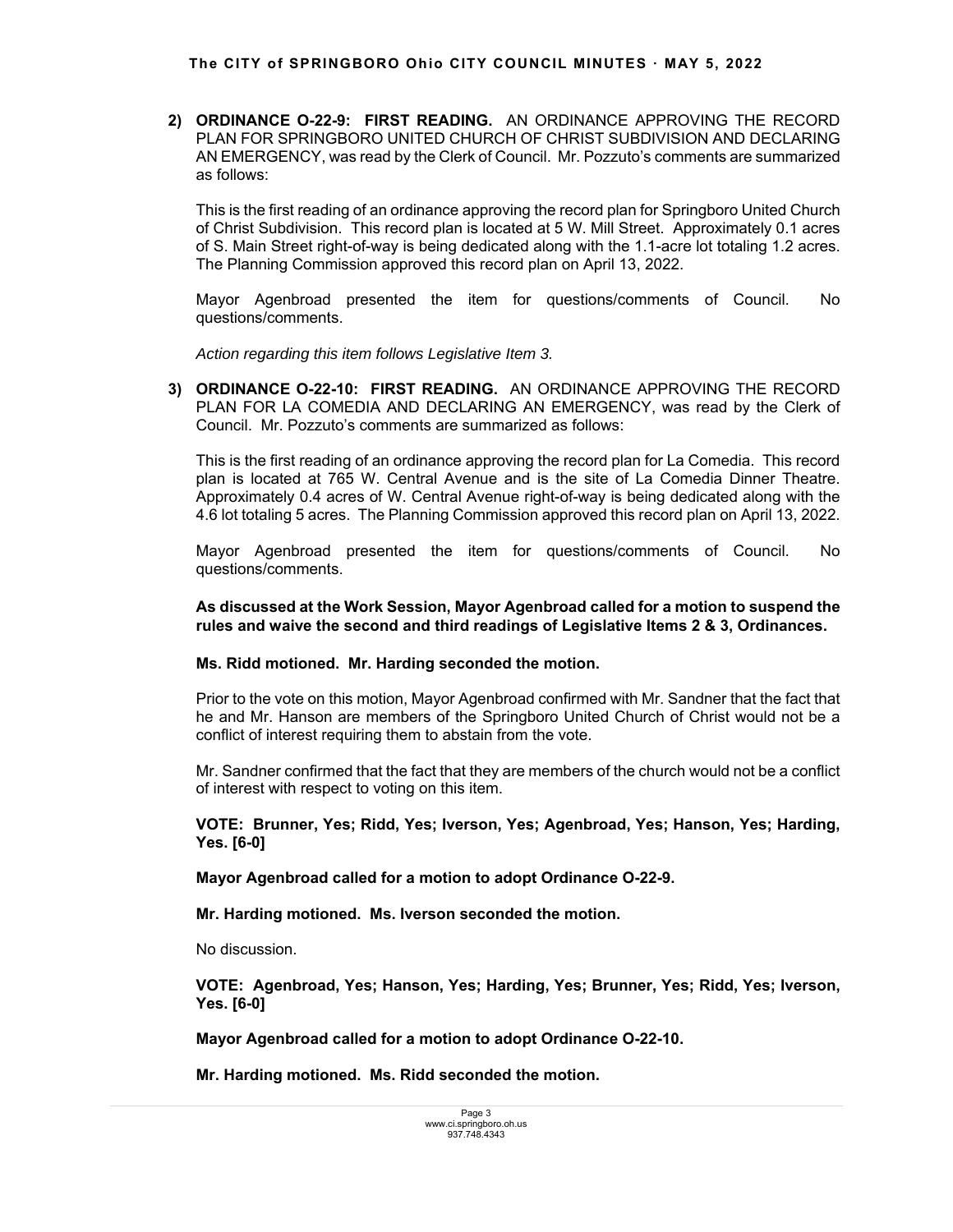No discussion.

**VOTE: Iverson, Yes; Agenbroad, Yes; Hanson, Yes; Harding, Yes; Brunner, Yes; Ridd, Yes. [6-0]**

**4) RESOLUTION R-22-14:** A RESOLUTION AUTHORIZING THE CITY MANAGER TO ENTER INTO A CONTRACT WITH ADVANCED CONCEPTS INC. FOR THE "HEATHERWOODE GOLF CLUB CLUBHOUSE ROOF REPLACEMENT" PROJECT, was read by the Clerk of Council. Mr. Pozzuto's comments are summarized as follows:

This resolution authorizes a contract with Advance Concepts Inc. for the "Heatherwoode Golf Club Clubhouse Roof Replacement" Project. The City received one bid for this project, which came in under the engineer's estimate. Staff recommends that Advanced Concepts be awarded the bid for \$108,625. The engineer's estimate was \$110,000.

Mayor Agenbroad presented the item for questions/comments of Council. No questions/comments.

**Mayor Agenbroad called for a motion to adopt Resolution R-22-14.** 

 **Ms. Ridd motioned. Ms. Iverson seconded the motion.** 

No discussion.

**VOTE: Agenbroad, Yes; Hanson, Yes; Harding, Yes; Brunner, Yes; Ridd, Yes; Iverson, Yes. [6-0]**

**ITEM 7. REPORTS: Mayor's Report –** Touch A Truck, Saturday, May 14, 9:30 AM-1:00 PM, North Park; Shred Day, Saturday, May 21, 9:00 AM-NOON (or until trucks are full) at North Park; Memorial Day observed Monday, May 30 (City Offices Closed); Memorial Day Parade, Monday, May 30, 2:00 PM on S. Main Street followed by a service and refreshments.The next City Council Work Session will be held on Thursday, May 19, 2022 beginning at 6:00 PM followed by the Regular Meeting at 7:00 PM in Council Chambers.

 **City Manager's Report –** Mr. Pozzuto reported on the following items:

**Kacie Jane Splash Park:** The splash park is scheduled to open on Friday, May 27 weather permitting.

**Street Resurfacing Program:** The annual street resurfacing program will begin in July. Homeowners on the designated streets will be notified prior to construction.

## **Committee Reports –**

**Mr. Harding –** No reports.

**Mr. Hanson –** No reports.

**Mr. Brunner –** No reports.

**Ms. Ridd –** No reports.

**Deputy Mayor Iverson –** Ms. Iverson commented that she the honor of meeting three future leaders of Springboro at the City's Arbor Day Celebration on Friday, April 29. A Red Maple Tree was planted at Clearcreek Elementary and the ceremony was attended by Principal Carrie